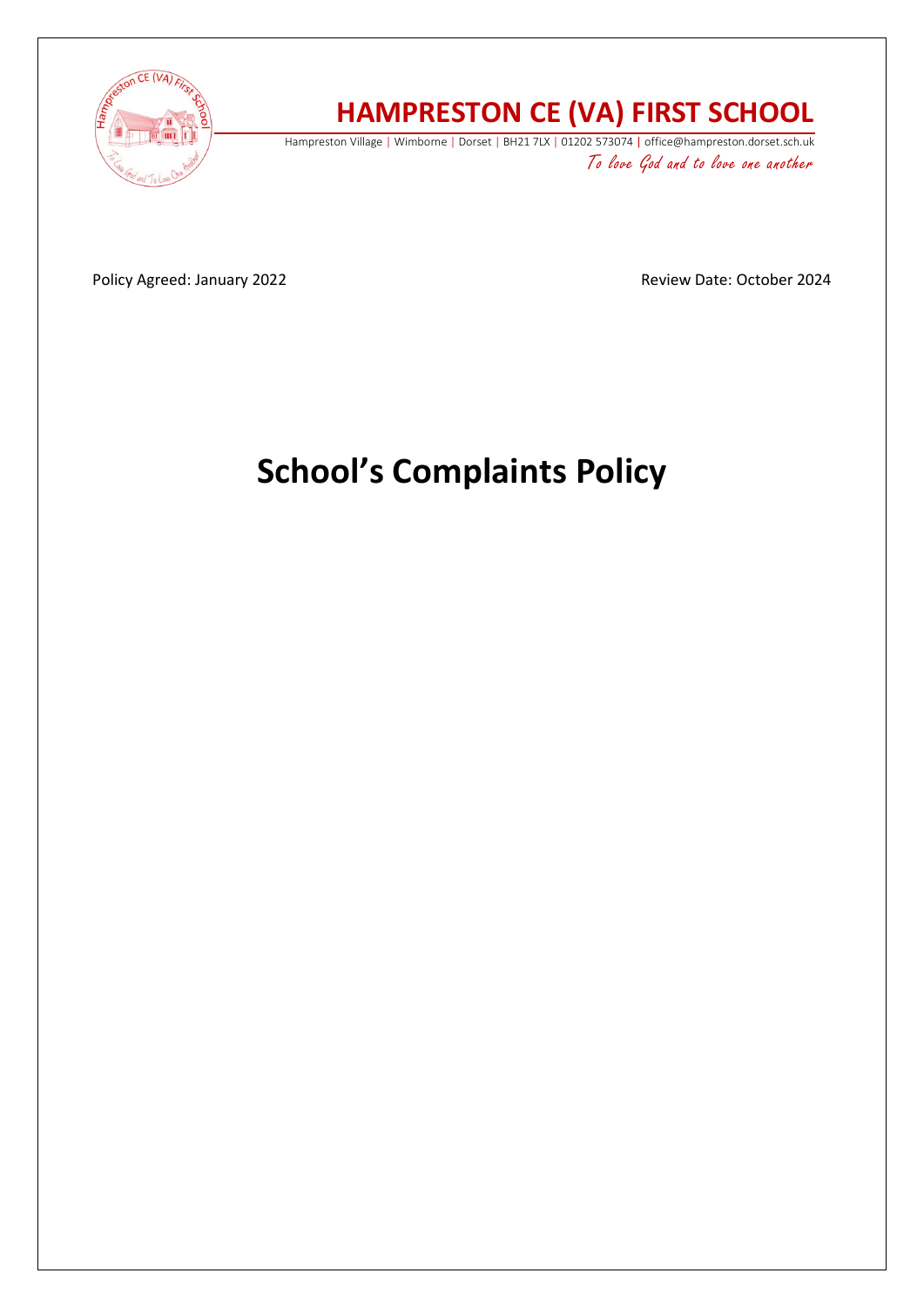This document sets out the policy for dealing with comments, grievances and complaints. This policy should be read in conjunction with the school's Complaints procedure.

This policy should be used for:-

to matters which have occurred within the last 6 months.

Complaints relating to the schooling of your child Complaints about the education and care provided to pupils at the school Complaints about the school's operational arrangements

This policy is limited to matters which can reasonably be investigated and therefore complaints should relate

### **Status**

Section 29 of the Education Act 2002 states the need to have in place a procedure to deal with complaints relating to the school and to any community facilities or services the school provides. The law also requires the complaints procedure to be publicised.

#### **Purpose**

We value good home/school relations and will, therefore, do everything we can to establish and maintain them. The school's values are concerned with meeting the needs of pupils, parents and other stakeholders. The governing body believes that feedback is an important ingredient in self-evaluation and raising standards. All stakeholders should feel that their concerns or complaints can be voiced and will be considered seriously. The school takes informal concerns seriously and aims to resolve them at the earliest stage in order to reduce the numbers that develop into formal complaints.

The underlying principle is that concerns will be handled, if at all possible, without the need for formal procedures. The requirement to have a complaints procedure will not in any way undermine efforts to resolve the concern informally. Staff will endeavour to resolve issues on the spot.

Formal procedures will be invoked when initial attempts to resolve the issue are unsuccessful and the person raising the concern remains dissatisfied and wishes to take the matter further.

# **Applicability**

The policy shall apply to all employees and governors of the school. It is the shared responsibility of the Head Teacher and the Chairman of the Governing Body to ensure that these groups are made aware of the policy and procedure.

# **Complaints Procedure**

#### **Hampreston C.E. V.A. First School's procedures for dealing with complaints**

The majority of concerns from parents, carers and others are handled under the following general procedures. The procedure is divided into three stages:

**The informal stage** aims to resolve the concern through informal contact at the appropriate level in school.

**Stage 1** is the first formal stage at which written complaints are considered by the Head Teacher or chair of governors, who has special responsibility for dealing with complaints.

**Stage 2** is the next stage once stage 1 has been worked through. It involves a complaints appeal panel of governors.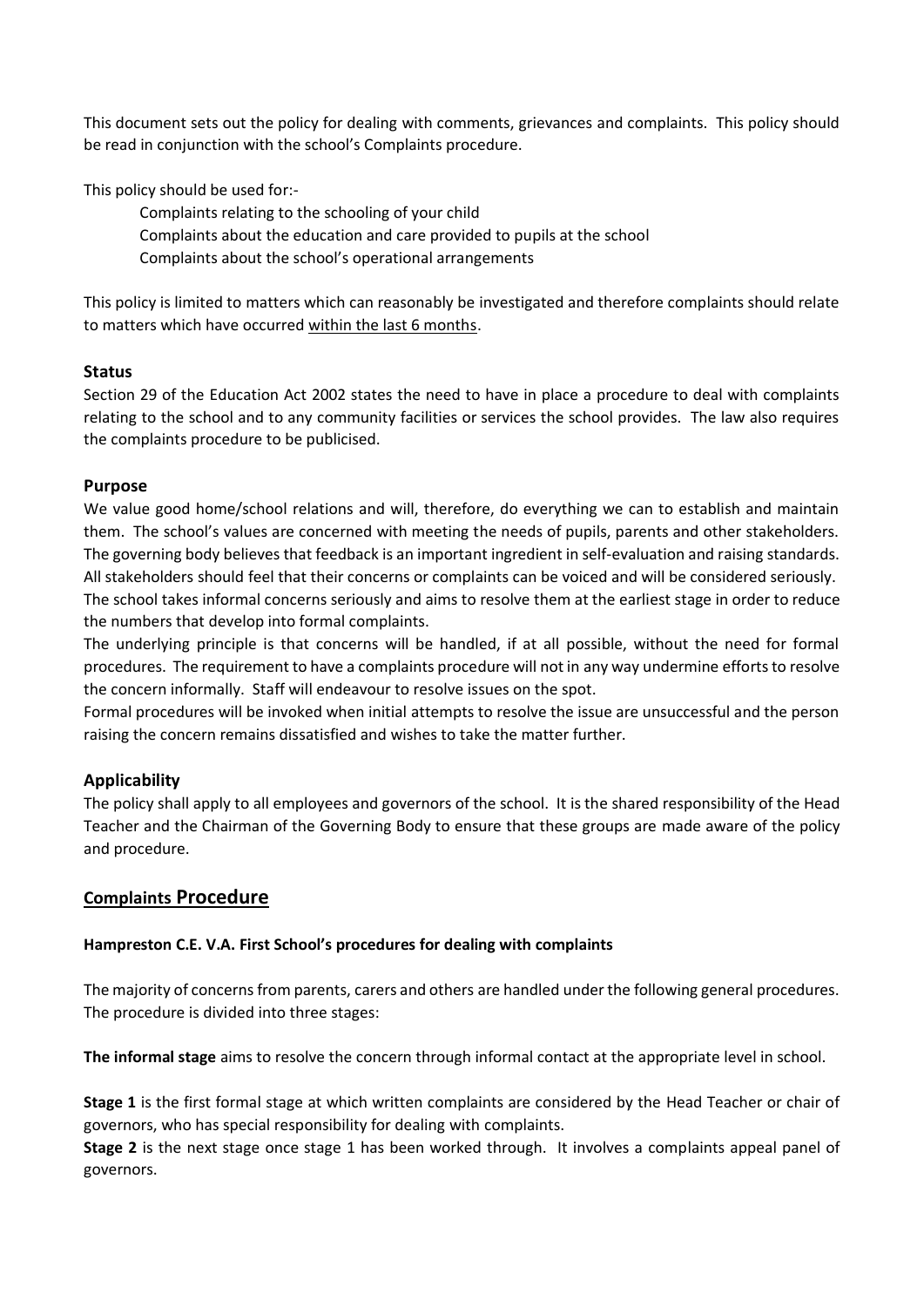How each of these stages operates is explained below:-

#### **Informal stage – your initial contact with the school**

- 1. Many concerns will be dealt with informally when you make them known to us. The first point of contact should be your child's class teacher.
- 2. Once your concern is made known to us, we will see you, or contact you by telephone or in writing, as soon as possible.
- 3. Any actions or monitoring of the situation that has been agreed, will be communicated clearly.
- 4. If necessary, we will contact appropriate people who may be able to assist us with our enquiries into your concern.
- 5. We will normally update you on the progress of our enquiries within ten working days. Once we have responded to your concern, you will have the opportunity of asking for the matter to be considered further.
- 6. If your concern cannot be resolved following this informal approach, it will become a formal complaint.

#### **Stage 1 – formal consideration of your complaint**

This stage is our procedures deals with written complaints. It applies where you are not happy with the informal approach to dealing with your concern, as outlined above.

- 1. Normally, your written complaint should be addressed to the Head Teacher. If, however, your complaint concerns the Head Teacher personally, it should be sent to the school marked "For the attention of the Chair of Governors".
- 2. We will acknowledge your complaint in writing as soon as possible after receiving it. This will be within three working days.
- 3. We will enclose a copy of these procedures with the acknowledgement.
- 4. Normally we would expect to respond in full within 15 working days, but if this is not possible, we will write to explain the reason for the delay and let you know when we hope to be able to provide a full response.
- 5. As part of our consideration of your complaint, we may invite you to a meeting to discuss the complaint and fill in any details required. If you wish, you can ask someone to accompany you to help you explain the reasons for your complaint.
- 6. The Head Teacher, or chair of governors may also be accompanied by a suitable person if they wish.
- 7. Following the meeting, the Head Teacher, investigating officer or chair of governors will, where necessary, talk to witnesses and take statements from others involved. If the complaint centres on a pupil, we will talk to the pupil concerned and, where appropriate, others present at the time of the incident in question.
- 8. We will normally talk to pupils with a parent or carer present, unless this would delay the investigation of a serious or urgent complaint, or where a pupil has specifically said that he or she would prefer the parent or carer not to be involved. In such circumstances, we will ensure that another member of staff, with whom the pupil feels comfortable, is present.
- 9. If the complaint is against a member of staff, it will be dealt with under the school's internal confidential procedures, as required by law.
- 10. The Head Teacher or chair of governors will keep written/typed, signed and dated records of all meetings and telephone conversations, and other related documentation.
- 11. Once we have established all the relevant facts, we will send you a written response to your complaint. This will give an explanation of the Head Teacher's or chair of governors' decision and the reasons for it. If follow-up action is needed, we will indicate what we are proposing to do. We may invite you to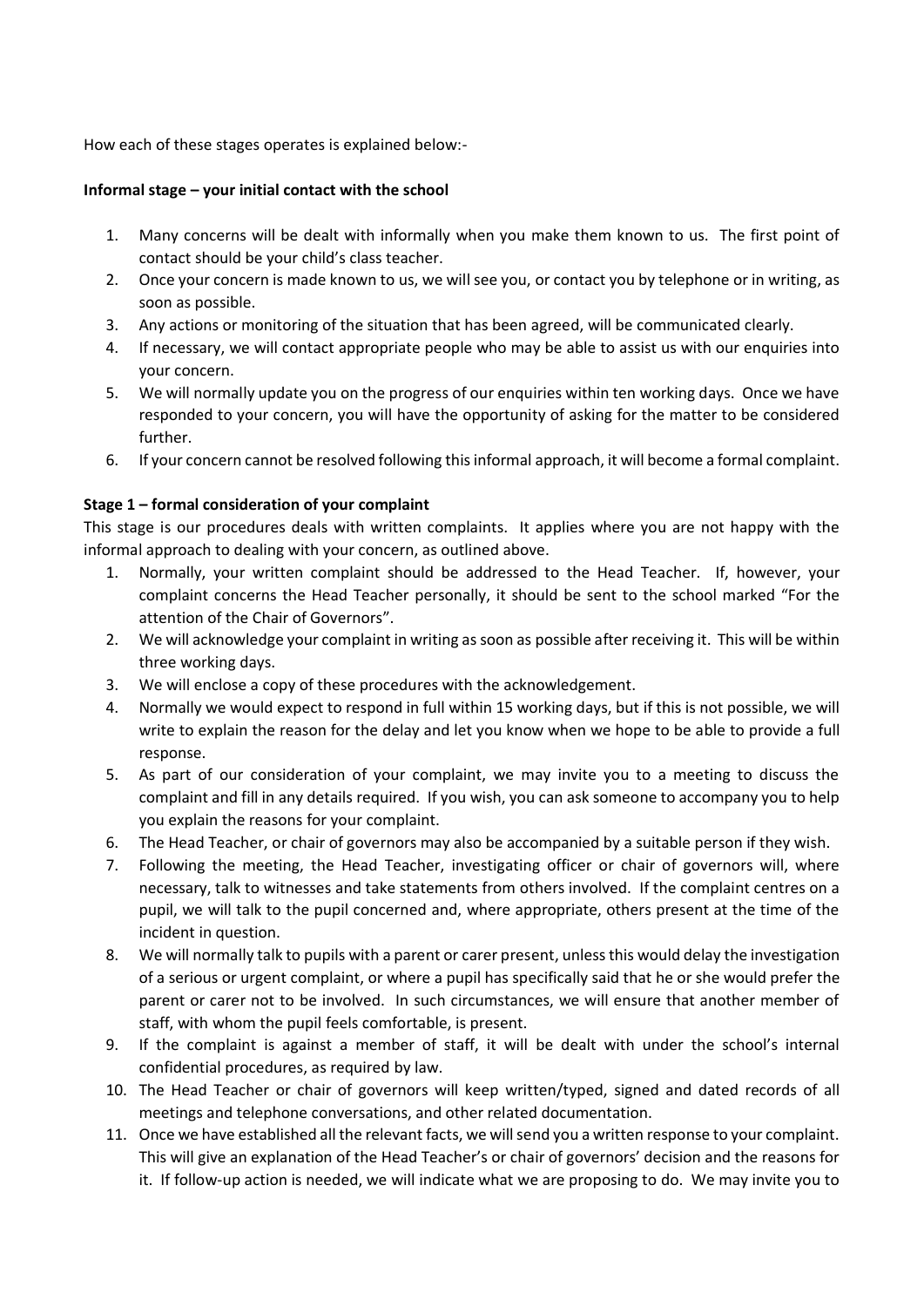a meeting to discuss the outcome as part of our commitment to building and maintaining good relations with you.

- 12. The person investigating your complaint may decide that we have done all we can to resolve the complaint, in which case we may use our discretion to close the complaint at this point. Please see the next page for further information about this process.
- 13. If you are unhappy with the way in which we reached our conclusions, you may wish to proceed to stage 2, as described below.

#### **Stage 2 – consideration by a governors' appeal panel**

If the complaint has already been through stage 1 and you are not happy with the outcome as a result of the way in which the complaint has been handled, you can take it further to a governors' appeal panel. This is a formal process, and the ultimate recourse at school level.

The purpose of this arrangement is to give you the chance to present your arguments in front of a panel of governors who have no prior knowledge of the details of the case and who can, therefore, consider it without prejudice.

However, the aim of a panel is not to re-hear the complaint. It is there to review how the complaint has been investigated and to determine whether this has been conducted fairly. It is there to establish facts and make recommendations which will reassure you that we have taken the complaint seriously.

The governors' appeal panel operates according to the following formal procedures:-

- 1. The governing body will convene a panel of three governors and will aim to arrange for the panel meeting to take place within **20 working days.**
- 2. You will be asked whether you wish to provide any further written documentation in support of your appeal.
- 3. The Head Teacher or complaint investigator will be asked to prepare a written report for the panel. The panel can request additional information from other sources if necessary.
- 4. You will be informed, at least **five working days** in advance, of the date, time and place of the meeting. We hope you will feel comfortable with the meeting taking place in the school, but we will do what we can to make alternative arrangements if you prefer.
- 5. With the letter, you will receive any relevant correspondence or reports regarding stage 1 and you will be asked whether you wish to submit further written evidence to the panel
- 6. The letter will explain what will happen at the panel meeting and that you are entitled to be accompanied to the meeting. The choice of person to accompany you is your own, but it is usually best to involve someone in whom you have confidence, but who is not directly connected with the school. They are there to give you support, but also to witness the proceedings and to speak on your behalf if you wish.
- 7. If it is necessary in the interest of ratifying the investigative process, the complaint investigator may, with the agreement of the chair of the panel, invite relevant witnesses directly involved in matters raised by you to attend the meeting.
- 8. The chair of the panel will bear in mind that the formal nature of the meeting can be intimidating for you and will do his or her best to put you at your ease.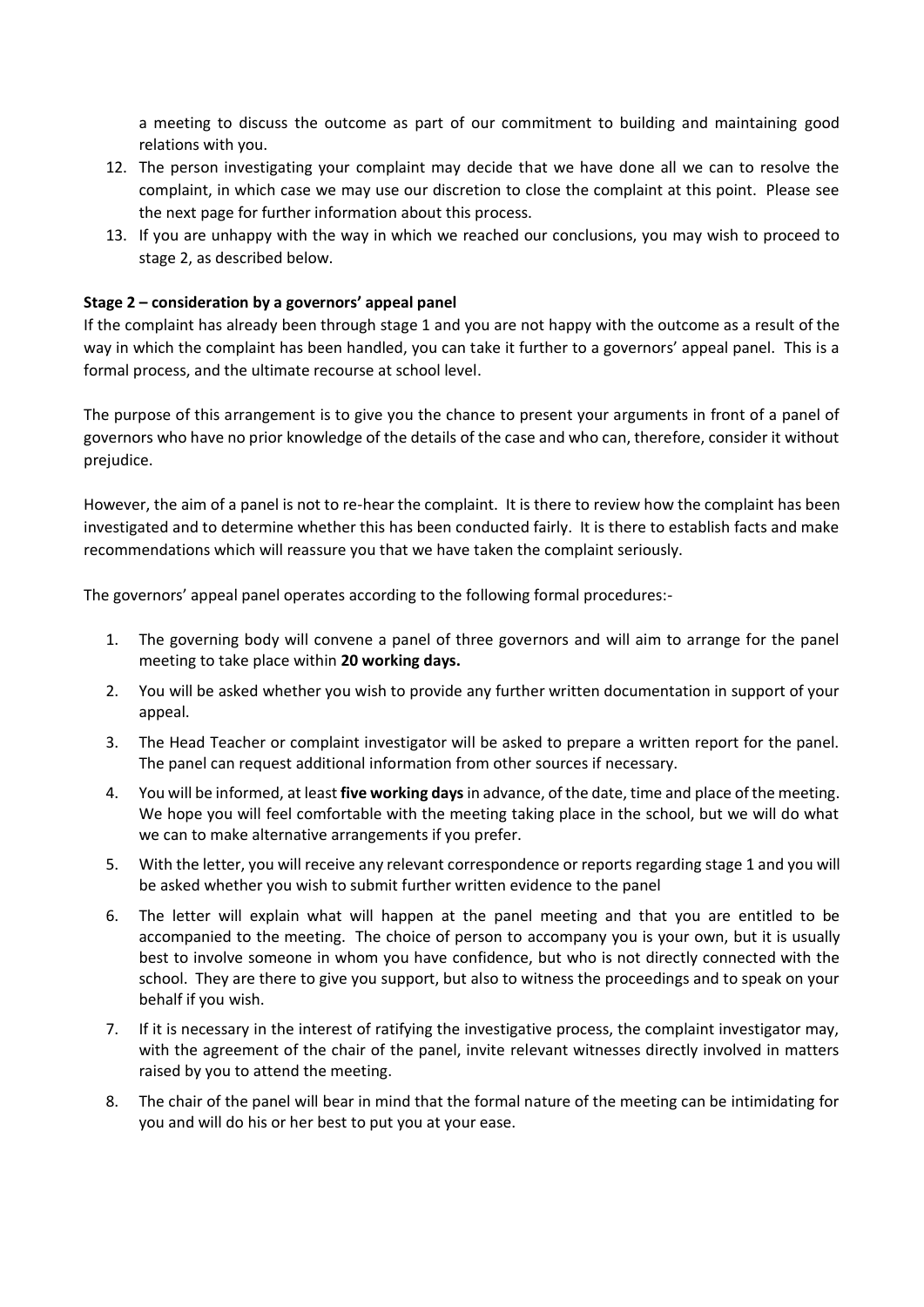- 9. As a general rule, no evidence or witnesses previously undisclosed should be introduced into the meeting by any of the participants. If either party wishes to do so, the meeting will be adjourned so that the other party has a fair opportunity to consider and respond to the new evidence.
- 10. The chair of the panel will ensure that the meeting has suitable minutes recorded. Please understand that any decision to share the minutes with you, the complainant, is a matter for the panel's discretion and you do not have an automatic right to see or receive a copy, as the minutes are the property of the governing body. Since such minutes usually name individuals, they are understandably of a sensitive and, therefore, confidential nature.
- 11. Normally, the written outcome of the panel meeting, which will be sent to you, should give you all the information you require. If, however, you feel that you would like to have a copy of the minutes, it would be helpful if you could indicate this in advance. If the panel is happy for the minutes to be copied to you, the clerk can then be asked to maintain confidentiality in the minutes.
- 12. During the meeting, you can expect there to be opportunities for:
	- o the panel to hear you explain your case and your argument for why it should be heard at stage 2;
	- o the panel to hear the complaint investigator's case in response;
	- $\circ$  you to raise questions via the chair;
	- o you to be questioned by the complaint investigator through the chair;
	- $\circ$  the panel members to be able to question you and the complaint investigator;
	- o you and the Head Teacher to make a final statement.
- 13. In closing the meeting, the chair will explain that the panel will now consider its decision and that written notice of the decision will be sent to you and the Head Teacher **within three school days.** All participants other than the panel and the clerk will then leave.
- 14. The panel will then consider the complaint and all the evidence presented in order to:
	- o reach a unanimous, or at least a majority, decision on the case;
	- o decide on the appropriate action to be taken, if necessary;
	- $\circ$  recommend, where appropriate, to the governing body, changes to the school's systems or procedures to ensure that similar problems do not happen again.
- 15. The clerk will send you and the Head Teacher a letter outlining the decision of the panel.
- 16. We will keep a copy of all correspondence and notes on file in the school's records, but separate from pupils' personal records.

#### **Closure of complaints**

Very occasionally, a school will feel that it needs, regretfully, to close a complaint where the complainant is still dissatisfied.

We will do all we can to help to resolve a complaint against the school, but sometimes it is simply not possible to meet allof the complainant's wishes. Sometimes it is simply a case of "agreeing to disagree".

If a complainant persists in making representations to the school – to the Head Teacher, designated governor, chair of governors or anyone else – this can be extremely time-consuming and can detract from our responsibility to look after the interests of all the children in our care.